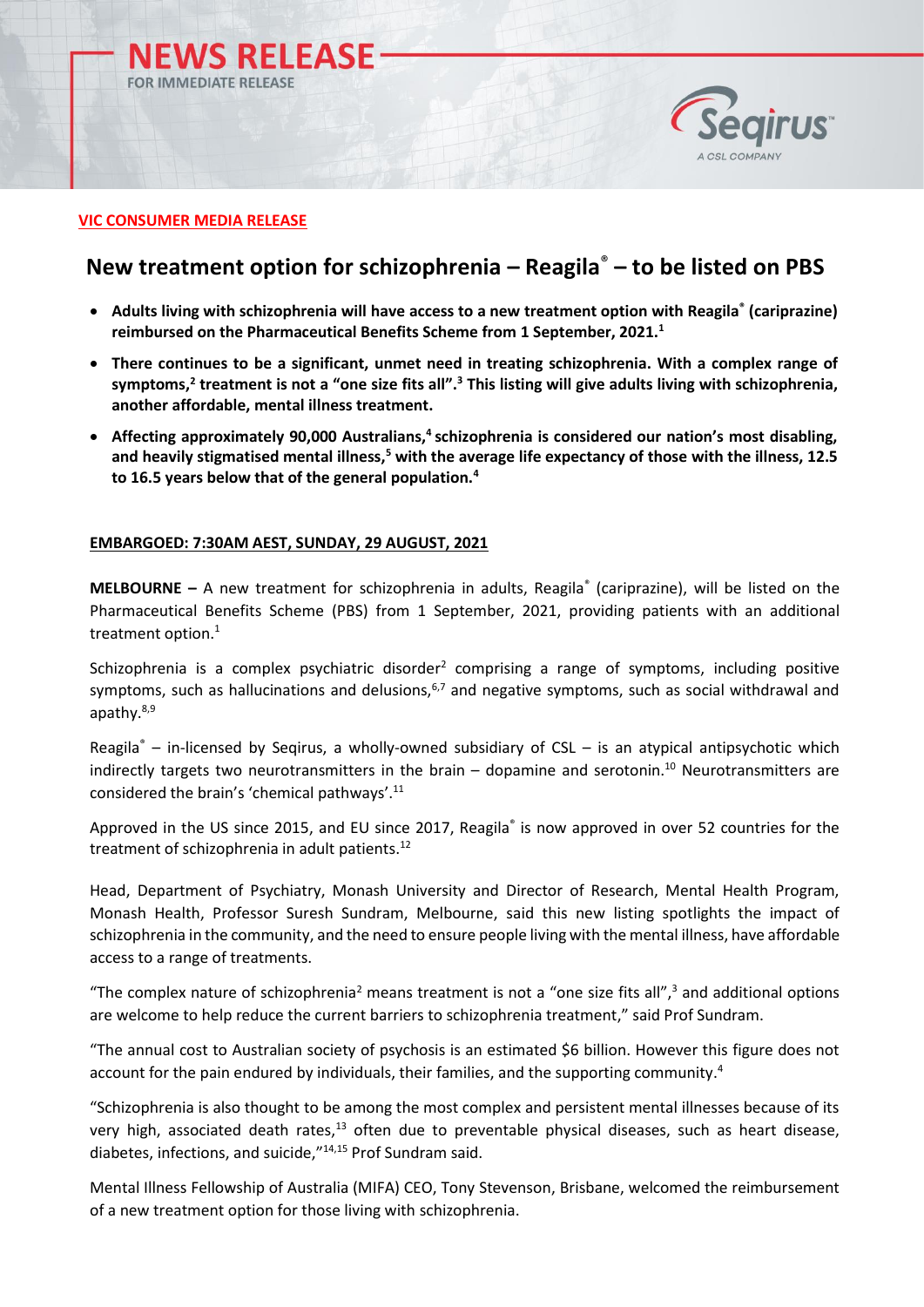



"The availability and accessibility of affordable treatment options for adults living with schizophrenia is crucial for this patient community, given the stigma they experience with the disorder<sup>15</sup>, and resulting social isolation,"8,9 said Mr Stevenson.

"Sadly, stigma can contribute to the impact of psychosis in schizophrenia, delays in accessing treatment, social isolation, stress, and furthermore, places those affected at higher risk for a more severe course of illness."<sup>16</sup>

Mental health support peer group volunteer, and mature aged student, J.J, 38, Sydney, was diagnosed with schizophrenia in his early twenties following multiple psychotic episodes. Although he endured several turbulent years throughout his twenties, J.J finally grew to accept his mental illness.

"A big part of my journey to date, has been recognising that there was something wrong with my mental health, and to understand and accept the impact that that my symptoms would have on my life," J.J said.

Today he feels compelled to share his personal story, to heighten community awareness, understanding and acceptance of, and compassion for, those living with the disabling mental illness.

"People with schizophrenia are often disadvantaged in the community. It is possible however, for those living with schizophrenia, to contribute to society. We should therefore, collectively, try to reduce the barriers for those affected by the illness, to enable them to play their role in the community," said J.J.

"This includes the provision of affordable access to necessary support, and treatment."

Seqirus Head of Medical Affairs Asia Pacific, Dr Jonathan Anderson, Melbourne, said the Australian Government's investment in innovative medicines, like Reagila®, was important to ensure Australians have timely and affordable access to treatments which may help to address the unmet need in schizophrenia.

"Seqirus is proud to make Reagila® available in Australia for the first time, and we thank the Australian Government for their support in delivering this PBS listing – ensuring Australian adults living with schizophrenia can access this innovative medicine, and do so in an affordable way," said Dr Anderson.

"We know that additional investment in treatment options and support is critical to changing the statistics for people living with schizophrenia, their carers, family and friends."

**ENDS** 

# **MEDIA CONTACTS**

**Joanne Cleary Seqirus** Senior Manager, Communications Mobile: 0428 816 751 Email: [Joanne.Cleary@seqirus.com](mailto:Joanne.Cleary@seqirus.com)

**Kirsten Bruce Mel Kheradi VIVA! Communications VIVA! Communications** Principal **Senior Account Manager** Senior Account Manager Mobile: 0401 717 566 / 0421 551 257 Mobile: 0421 551 257 Email: [kirstenbruce@vivacommunications.com.au](mailto:kirstenbruce@vivacommunications.com.au) Email: [melorin@vivacommunications.com.au](mailto:melorin@vivacommunications.com.au)

**DIGITAL MEDIA KIT** VNR

[www.schizophreniamediakit.com.au](http://www.schizophreniamediakit.com.au/) [www.vimeo.com/592544606/d1188a8813](https://vimeo.com/592544606/d1188a8813)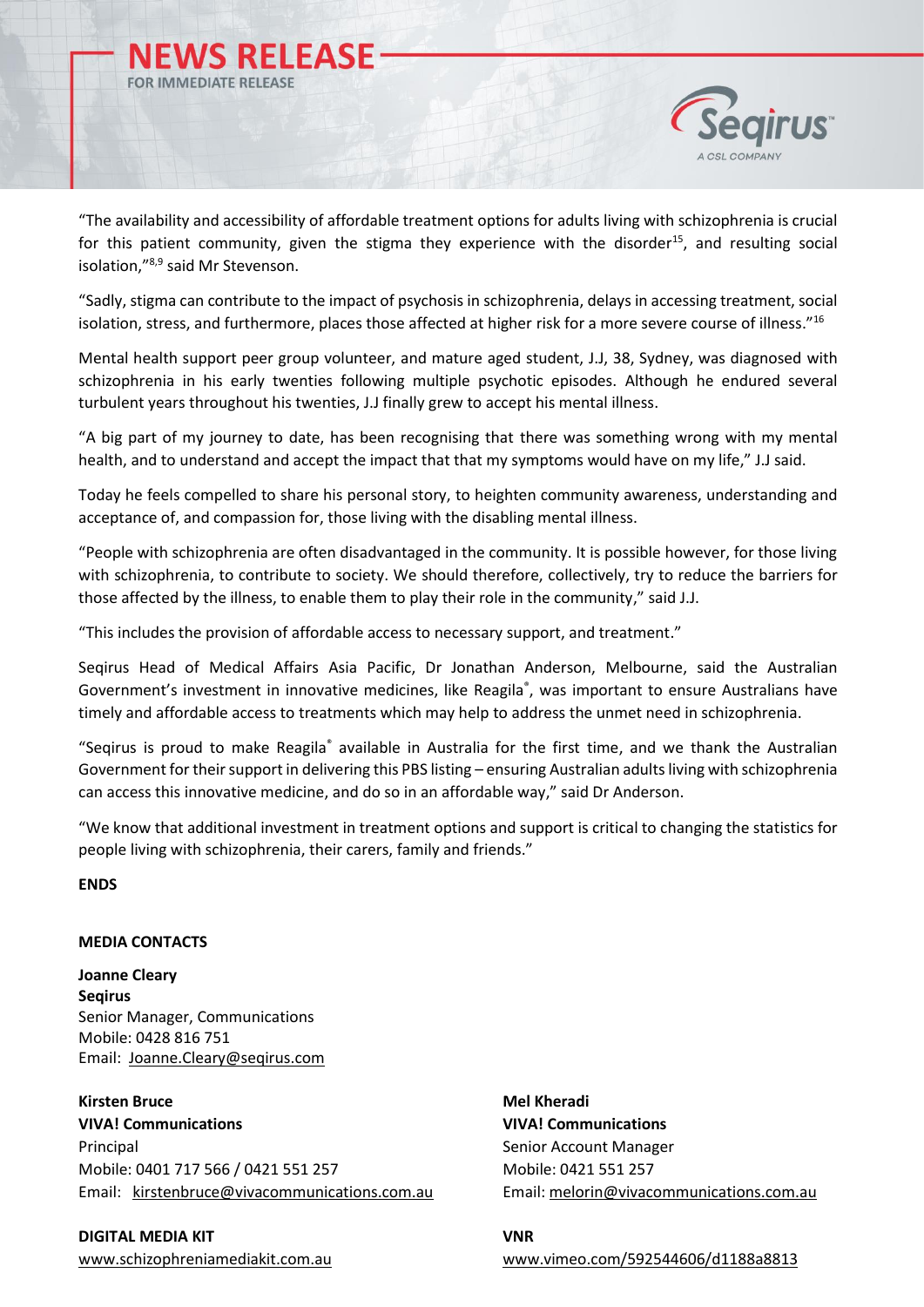



# **ABOUT SEQIRUS**

Seqirus, a CSL company, is a leading provider of essential vaccines and pharmaceuticals. We have served Australia's healthcare needs for over a century, and today we operate Australia's only local manufacturing facility for seasonal and pandemic influenza vaccine. Seqirus produces a range of unique medicines in the National Interest, and also in-licences a broad range of paediatric and adult vaccines and specialty pharmaceutical products[. http://www.seqirus.com/.](http://www.seqirus.com/)

#### **ABOUT REAGILA®**

Reagila® was TGA approved in November 2020 as a Schedule 4 (Prescription Only Medicine).<sup>17</sup> Reagila® is indicated for the treatment of schizophrenia in adult patients. Reagila® will be listed on the PBS from 1 September, 2021 for schizophrenia, and requires a Streamlined Authority prescription.

#### **SIDE-EFFECTS**

The most common side-effects of Reagila are feelings of restlessness, inability to sit still, and Parkinsonism. The common side-effects are weight increase; decreased or increased appetite; abnormal level of lipids; sleep disorders or sleepiness; anxiety; dizziness; involuntary twisting movements and strange postures; excessive teeth grinding or jaw clenching; drooling; persistent blinking; movement problems; tongue movement disturbance; blurred vision; fast, irregular heartbeat; high blood pressure; nausea (feeling sick); vomiting; constipation; increased liver enzymes; increase of an enzyme found in your heart/brain/skeletal muscles. These are mild to moderate side-effects of Reagila®. Other rare or serious side-effects may also occur.<sup>18</sup> Speak to your healthcare professional or doctor for more information.

# **FURTHER INFORMATION**

Reagila<sup>®</sup> is not recommended for use during pregnancy, and in women of childbearing potential not using effective contraception. Breastfeeding is not recommended whilst taking Reagila®. For further information, including Contraindications, Precautions, and Interactions, refer to the Product Information and Consumer Medicine Information, or your doctor or pharmacist.

Reagila® Consumer Medicine Information can be found [here.](https://www.ebs.tga.gov.au/ebs/picmi/picmirepository.nsf/pdf?OpenAgent&id=CP-2020-CMI-02599-1&d=202107141016933)

#### **Disclosure statement**

No compensation was provided to Professor Suresh Sundram, Mr Tony Stevenson, Mental Illness Fellowship of Australia or J.J for this media announcement, and the opinions expressed are their own. Professor Sundram has received payment from Seqirus for consultancy services, including acting on Advisory Boards. Professor Sundram has been briefed by Seqirus on the approved use of this product.